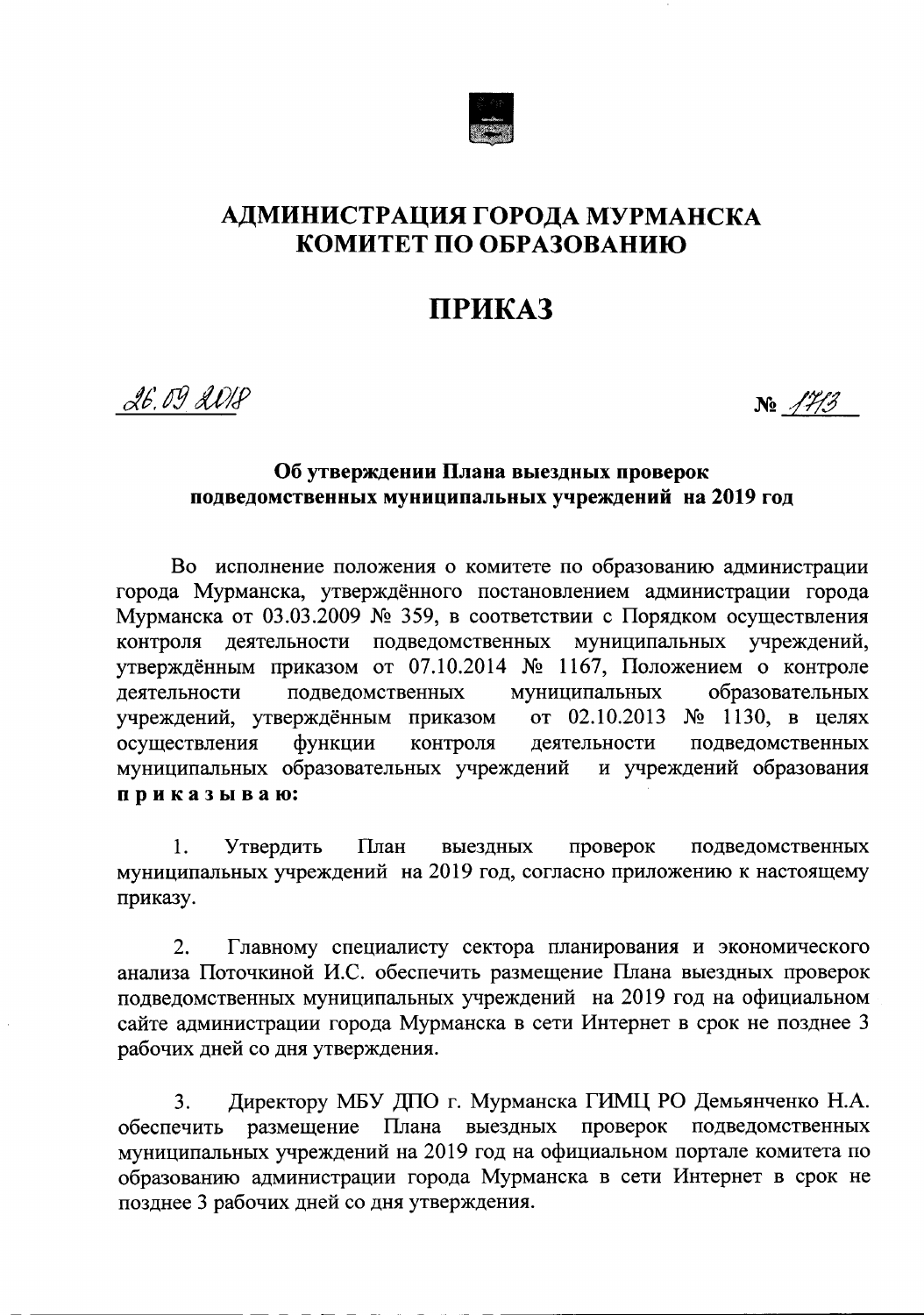Начальнику МБУО ЦБ Науменко И.Н. осуществить контрольные  $\overline{4}$ . мероприятия в соответствии с Планом выездных проверок подведомственных муниципальных учреждений на 2019 год.

5. Контроль исполнения настоящего приказа оставляю за собой.

Председатель комитета

 $\frac{1}{\sqrt{2}}$ 

В.Г. Андрианов

С приказом ознакомлены: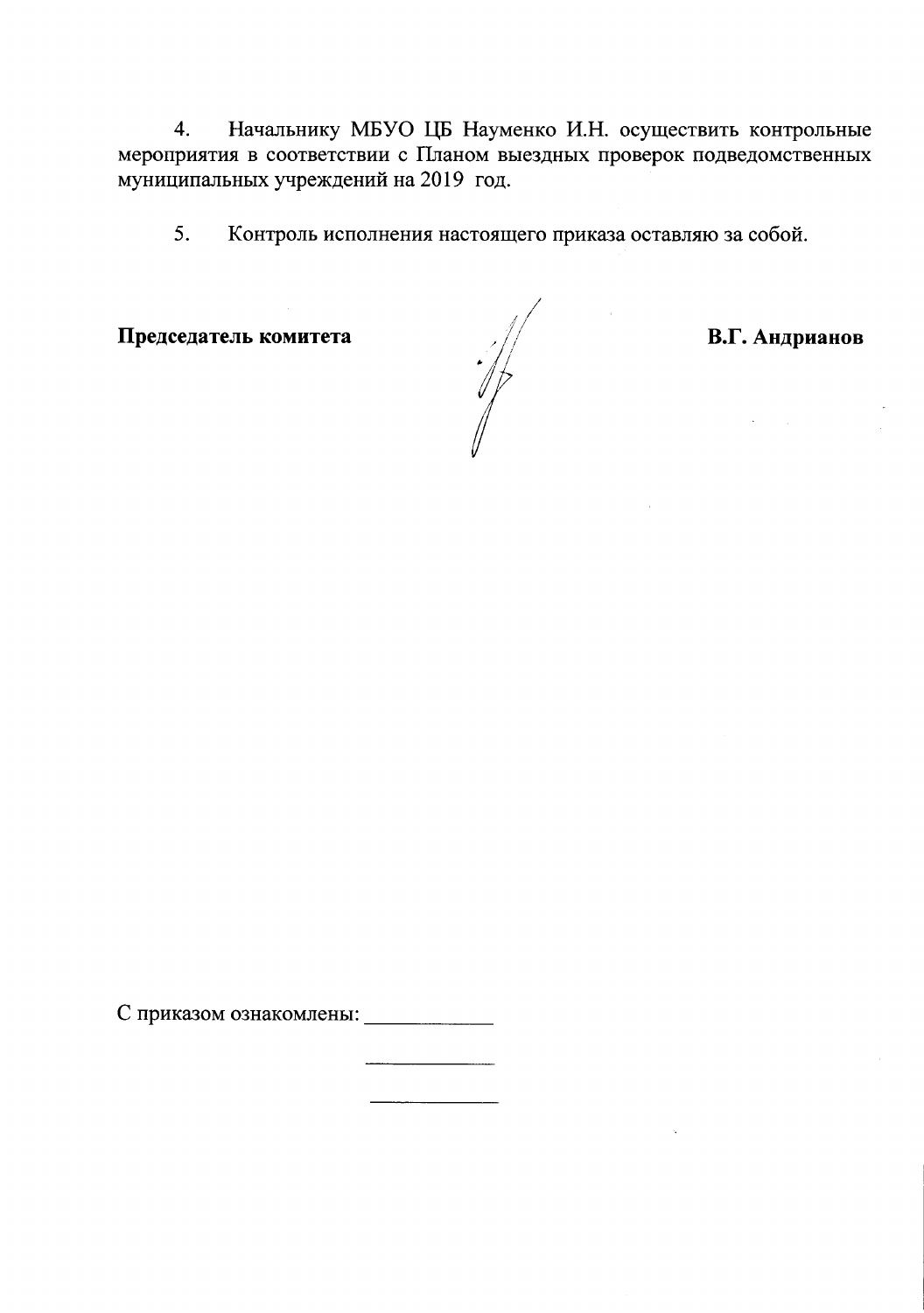#### Приложение

приказу комитета по образованию

администрации города Мурманска

or <u>26.09 2018</u> No 1713

## План выездных проверок подведомственных муниципальных учреждений на 2019 год

| N <sub>2</sub> | Краткое                    | Тема проверки                     | Проверяемый | Период   | Структурное    |
|----------------|----------------------------|-----------------------------------|-------------|----------|----------------|
| п/п            | наименование               |                                   | период      | проверки | подразделение  |
|                | проверяемого               |                                   |             |          | осуществляющее |
|                | учреждения                 |                                   |             |          | контроль       |
|                |                            | 3                                 | 4           | 5.       |                |
|                | МБОУ г. Мурманска СОШ № 22 | Проверка<br>отдельных<br>вопросов | 2018        | Январь - | КРО МБУО ЦБ    |
|                |                            | финансово-хозяйственной           |             | март     |                |
|                |                            | деятельности                      |             |          |                |
|                |                            |                                   |             |          |                |
| $\overline{2}$ | МБОУ г. Мурманска СОШ № 42 | Проверка<br>отдельных<br>вопросов | 2018        | Январь-  | КРО МБУО ЦБ    |
|                |                            | финансово-хозяйственной           |             | март     |                |
|                |                            | деятельности                      |             |          |                |
| 3 <sup>1</sup> | МБОУ г. Мурманска СОШ № 44 |                                   | 2018        | Январь - | KPO MEYO LIE   |
|                |                            | Проверка<br>отдельных<br>вопросов |             |          |                |
|                |                            | финансово-хозяйственной           |             | март     |                |
|                |                            | деятельности                      |             |          |                |
| 4              | МБДОУ г. Мурманска № 74    | Проверка<br>отдельных<br>вопросов | 2018        | Январь - | КРО МБУО ЦБ    |
|                |                            | финансово-хозяйственной           |             | март     |                |
|                |                            |                                   |             |          |                |
|                |                            | деятельности                      |             |          |                |
| 5              | МБДОУ г. Мурманска № 89    | Проверка<br>отдельных<br>вопросов | 2018        | Январь - | KPO MEYO LIE   |
|                |                            | финансово-хозяйственной           |             | март     |                |
|                |                            | деятельности                      |             |          |                |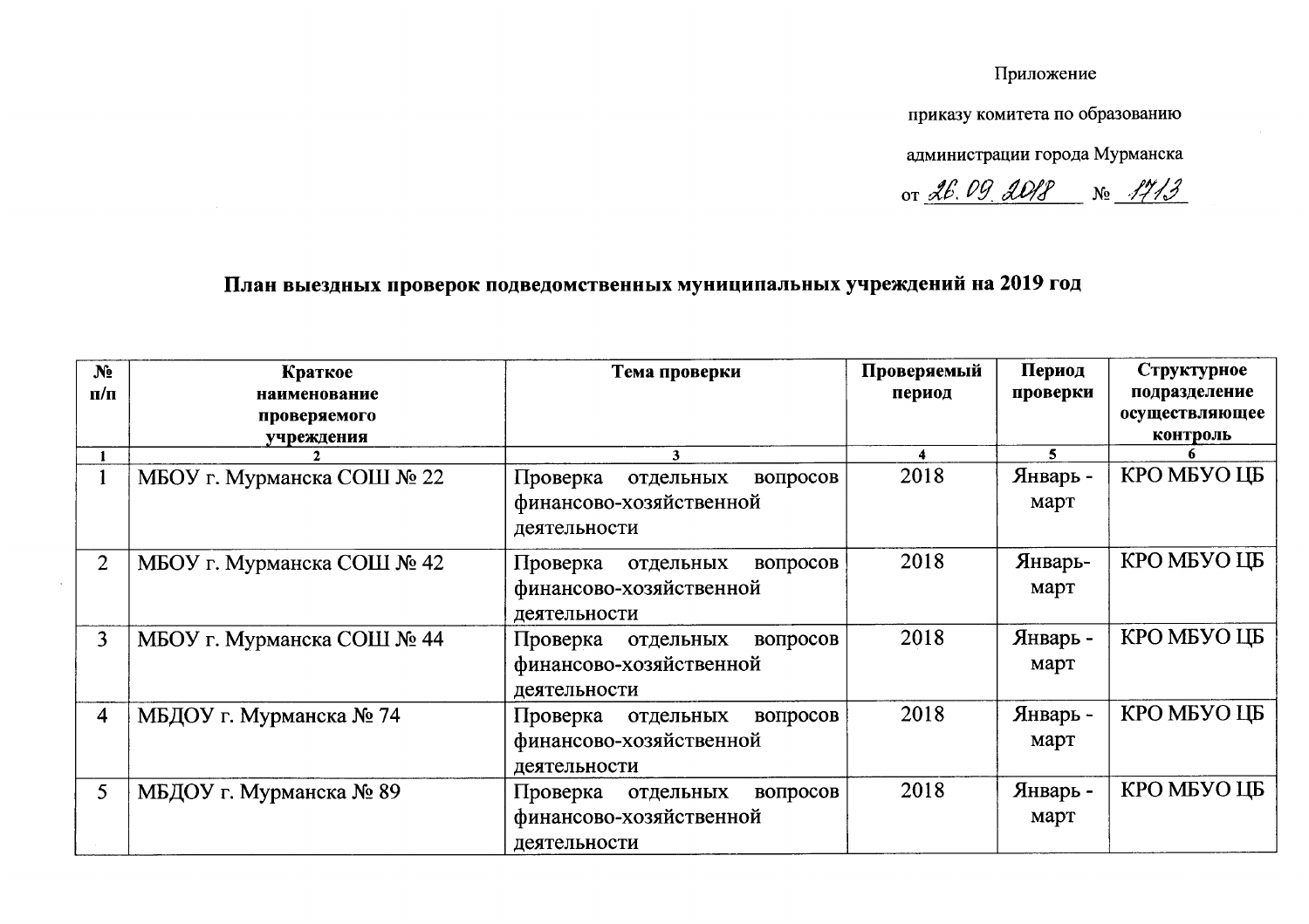| N <sub>2</sub><br>$\Pi/\Pi$ | Краткое<br>наименование<br>проверяемого<br>учреждения     | Тема проверки                                                                | Проверяемый<br>период | Период<br>проверки | Структурное<br>подразделение<br>осуществляющее<br>контроль |
|-----------------------------|-----------------------------------------------------------|------------------------------------------------------------------------------|-----------------------|--------------------|------------------------------------------------------------|
| 6                           | МБДОУ г. Мурманска № 83                                   | Проверка<br>отдельных<br>вопросов<br>финансово-хозяйственной<br>деятельности | 2018                  | Январь -<br>март   | КРО МБУО ЦБ                                                |
| $\overline{7}$              | МБОУ города Мурманска СОШ № 45                            | Проверка<br>отдельных<br>вопросов<br>финансово-хозяйственной<br>деятельности | 2018                  | Апрель -<br>июнь   | КРО МБУО ЦБ                                                |
| 8                           | МБОУ МАЛ                                                  | Проверка отдельных<br>вопросов<br>финансово-хозяйственной<br>деятельности    | 2018                  | Апрель -<br>июнь   | КРО МБУО ЦБ                                                |
| 9                           | МБОУ г. Мурманска «Гимназия № 8»                          | вопросов<br>Проверка<br>отдельных<br>финансово-хозяйственной<br>деятельности | 2018                  | Апрель -<br>июнь   | КРО МБУО ЦБ                                                |
| 10                          | МБДОУ г. Мурманска № 85                                   | отдельных<br>вопросов<br>Проверка<br>финансово-хозяйственной<br>деятельности | 2018                  | Апрель -<br>июнь   | КРО МБУО ЦБ                                                |
| 11                          | МБДОУ № 101 г. Мурманска                                  | Проверка отдельных<br>вопросов<br>финансово-хозяйственной<br>деятельности    | 2018                  | Апрель -<br>июнь   | КРО МБУО ЦБ                                                |
| 12                          | МДОУ<br>детский<br>сад<br>комбинированного вида<br>No 108 | вопросов<br>Проверка<br>отдельных<br>финансово-хозяйственной<br>деятельности | 2018                  | Июль-<br>сентябрь  | КРО МБУО ЦБ                                                |
| 13                          | МБДОУ г. Мурманска № 152                                  | Проверка отдельных<br>вопросов<br>финансово-хозяйственной<br>деятельности    | 2018                  | Июль-<br>сентябрь  | КРО МБУО ЦБ                                                |
| 14                          | МБОУ г. Мурманска гимназия № 9                            | Проверка отдельных<br>вопросов<br>финансово-хозяйственной<br>деятельности    | 2018                  | Июль-<br>сентябрь  | КРО МБУО ЦБ                                                |

 $\sim 100$